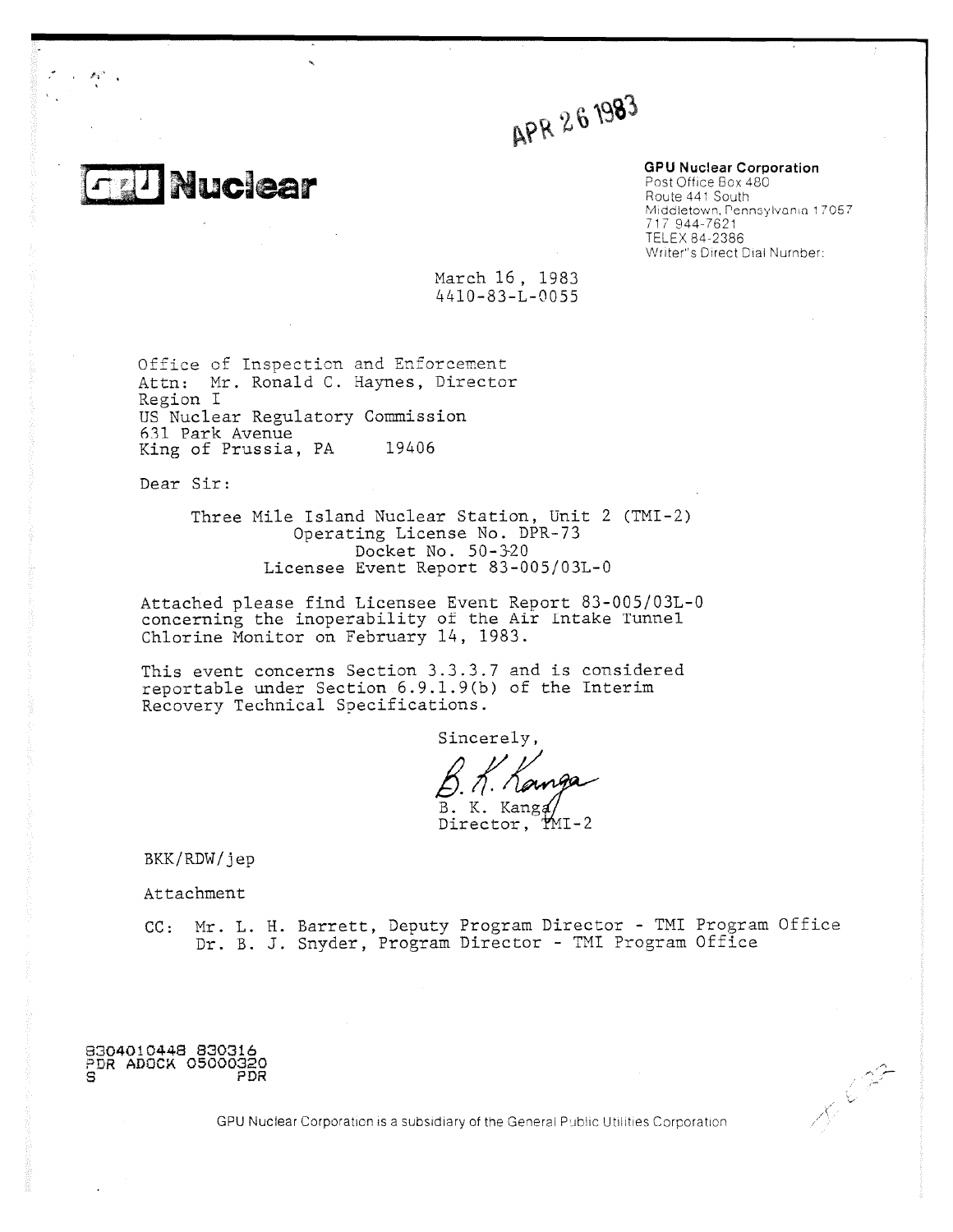4410-83-L-0055

# LER 83-005/03L-0 Event Date: February 14, 1983

## I. EXPLANATION OF OCCURRENCE

At 1305 hours on February 14, 1983, during the performance of Surveillance Procedure 4303-M10 (Chlorine Detector System), it was discovered that the discharge flow from the Air Intake Tunnel (AIT) Chloring Monitor was restricted due to blockage in the discharge piping. This prevented flow through the monitor and, therefore, resulted in the Chlorine Monitor being declared inoperable. This placed the unit in the Action Statement of Technical Specification 3.3.3.7.

The Chlorine Monitor was repaired and returned to service on February 15, 1983.

This event is considered reportable under Technical Specification 6.9.1.9(b) due to entry into and compliance with the requirements of the Action Statement for Technical Specification 3.3.3.7.

## II. CAUSE OF THE OCCURRENCE

The cause of the blockage in the discharge piping was contributed to the fact the pipe discharges at the floor of the Air Intake Tunnel which was covered with frozen water. The presence of water in the Air Intake Tunnel was due, in part, to damaged fire system deluge pipes (Reference LER 83-04).

### III. CIRCUMSTANCES SURROUNDING THE OCCURRENCE

At the time of the occurrence, the Unit 2 facility was in a long-term cold shutdown state. The reactor decay heat was being removed via loss to ambient. Throughout the event there was no effect on the Reactor Coolant System or the core.

#### IV. CORRECTIVE ACTIONS TAKEN OR TO BE TAKEN

#### Immediate

The AIT Chlorine Monitor was placed in the "actuation" mode. This placed the monitor in a "fail safe" mode such that the Chlorine Monitor Detection System would still meet the Technical Specification intention (i.e. the Control Room ventilation would automatically switch to recirc mode upon receipt of trip signal from the Control Room Chlorine Monitor).

The discharge pipe was disconnected at a coupling joint which was at an elevation above the frozen water (approximately 2 feet of pipe removed). The Surveillance Procedure 4303-M10 was satisfactorily completed, the monitor was taken out of the "actuation" mode, and the monitor declared operable.

#### Long-Term

The discharge pipe will be left at the 2 feet shortened length.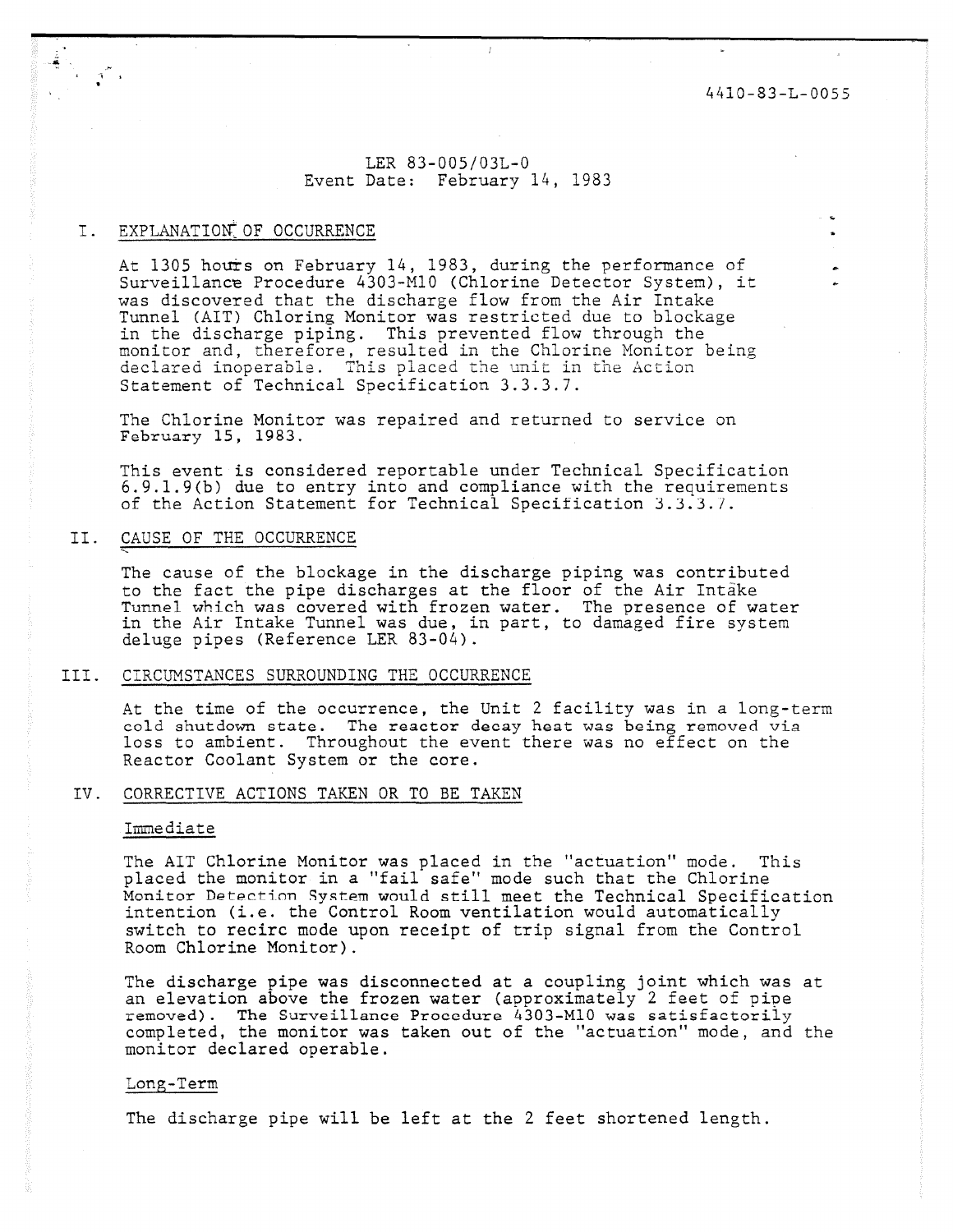# V. COMPONENT FAILURE DATA

计可计

 $\mathbf{f}$  .

 $\bar{f}$ 

Chlorine Monitor Meter Relay Assembly Model No. 158A167403 manufactured by Fisher Porter, Warminster, Pennsylvania

 $\star$ 

 $\hat{\boldsymbol{\epsilon}}$ 

 $\bar{\epsilon}_{\rm obs}$